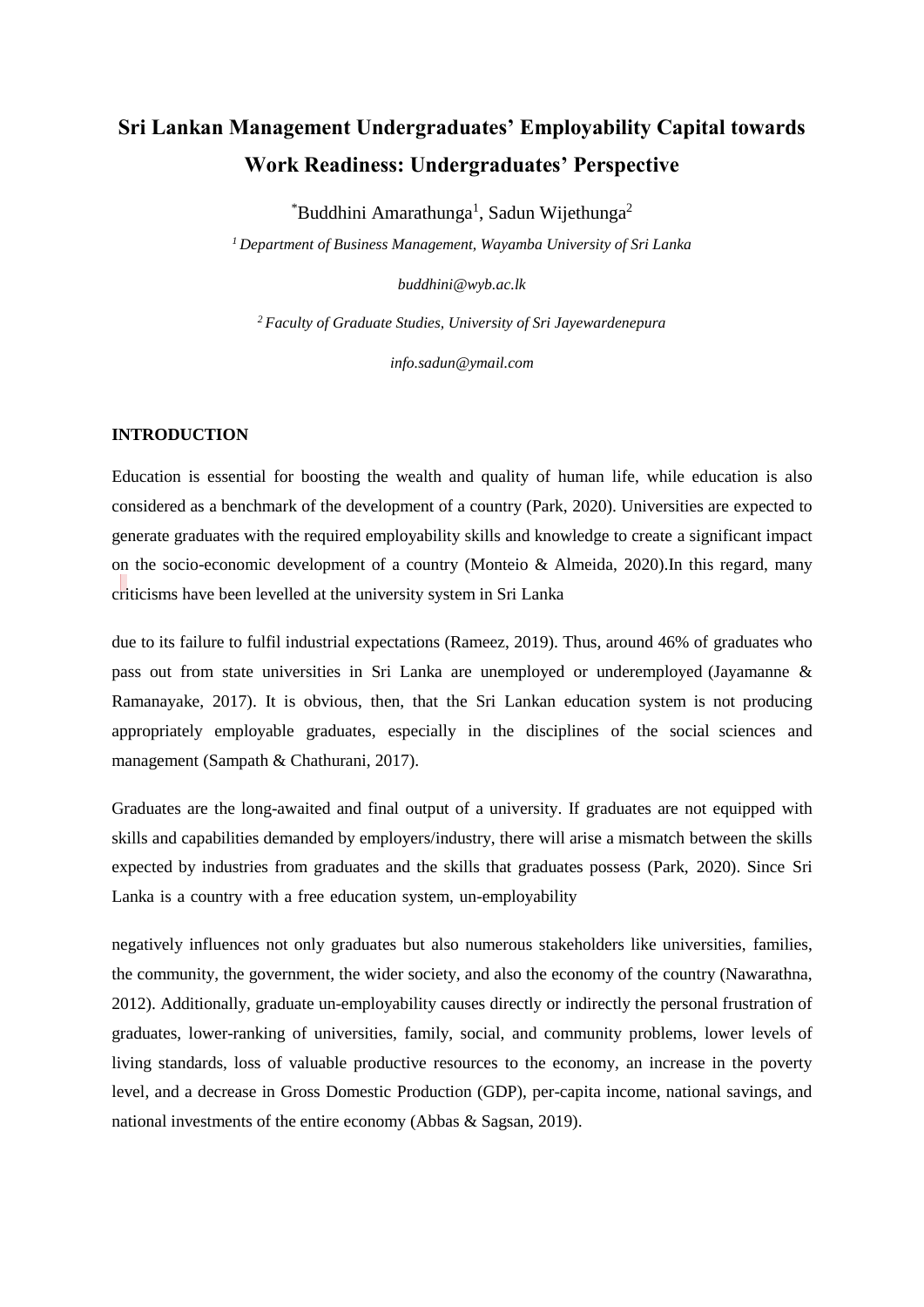The term "Employability" is defined as the capability of getting, keeping, and fulfilling work (Hillage & Pollard, 2013) and it has a critical role in informing the labour market policy of any county (McQuaid & Lindsay, 2005). As mentioned by Pieters, al., (2019), employability refers to obtaining and retaining employment. Employability is the ability to be employed, including gaining initial employment, maintaining employment, and obtaining new employment (Hillage & Pollard, 2013). Fugate, Kinicki, and Ashforth (2004) define employability as a supportive factor for employee movement within jobs and between organizations. Even though artificial intelligence is now used in work environments and competition is increasing day by day among the global workforce, academic programs create a brave new place for graduates to work in (Kapareliotis, Voutsina, & Patsiotis, 2019). Graduate employability in Sri Lanka is a highly sensitive matter and is influenced by political, social, and economic factors (Singam, 2017). Hence, it is a paramount requirement to uplift thework readiness of the undergraduates towards increasing employability.

Employers relate the work readiness concept to employability, and knowledge, attitude, skills, and commercial understanding are important to enhance the employability of graduates (Mason, Williams, & Cranmer, 2009). Work readiness is an important goal of higher educationand an important factor in functioning well at work (Borg & Scott-Young, 2020)*.* Soft skills are important factors influencing work readiness, and these are sadly lacking in many entry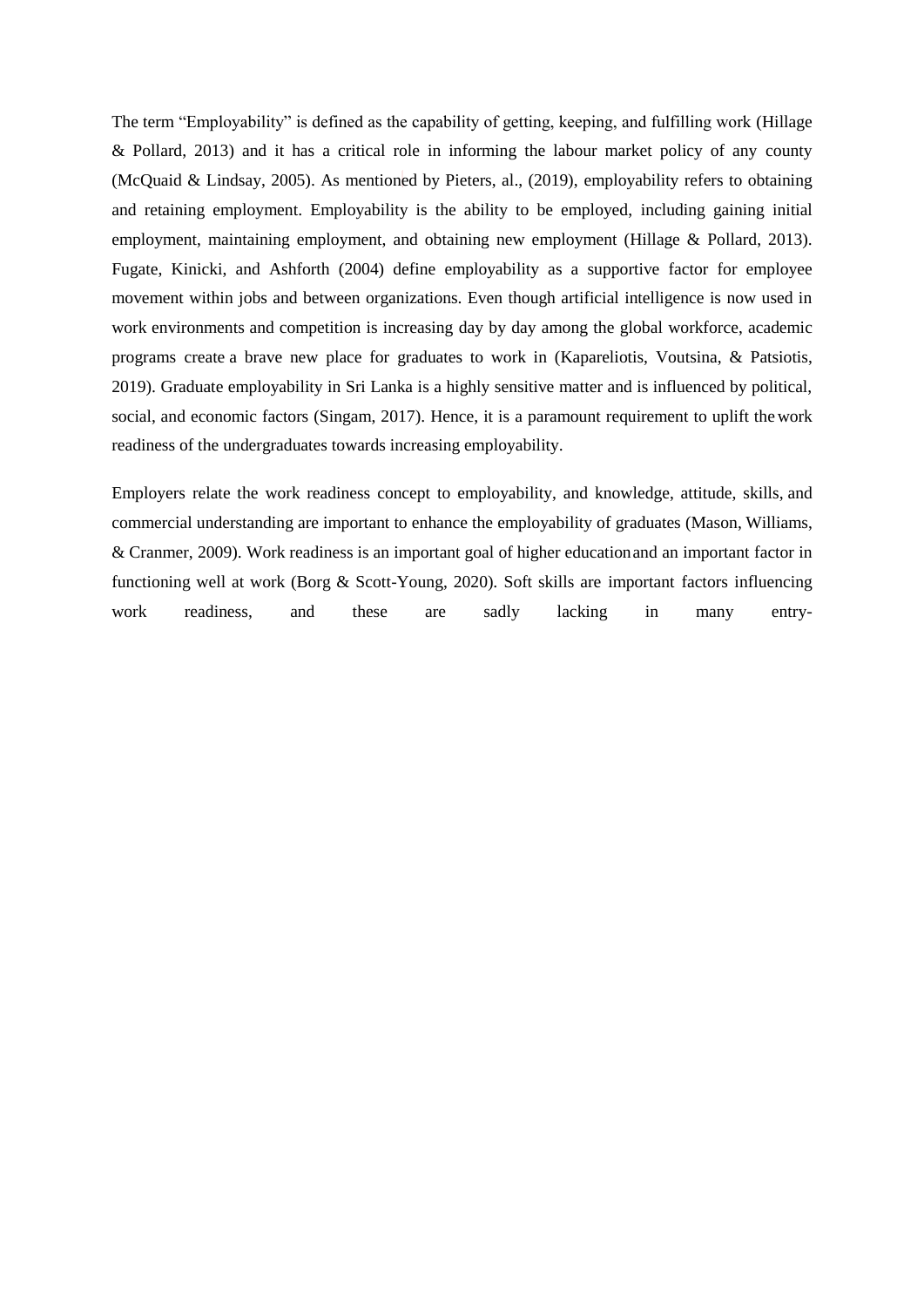level employees (ACT, 2013). Volatile work environments require a variety of skills from undergraduate programs to enhance the suitability of graduates for business purposes (Kapareliotis, Voutsina, & Patsiotis, 2019) Thus, the higher education institutions play a vital role in enhancing graduates' employability as well as upcoming labour market projections (Tomlinson, 2017).

According to an International Labour Office (2015) report, the low level of graduates' work readiness causes youth underemployment and unemployment, and this is a matter of serious concern in both developed and emerging countries. Ariyawansa (2008) explains that most Sri Lankan parents consider university education to be a safe path for their children's future employment. They consider graduation to be the major qualification for employability capital.In practice, however, this is not the case, and the un-employability of state university graduatesis considered to be a national issue in Sri Lanka due to the massive investment in free university education (Kumara, Liyanage, & Wedage, 2017). In the Sri Lankan context, the

unemployment rate is recorded as 4.2 % for 2017, 4.4% for 2018, and 4.8% for 2019(Department of Census and Statistics, 2017, 2018, 2019). The Department of Census and Statistics (2019) confirms an upward trend in total un-employability and graduate un- employability in Sri Lanka. The number of graduates passing out from state universities per year and cumulative graduate unemployment for the respective years in Sri Lanka is depicted in Table 1

| Year | Graduate<br><b>Total</b><br><b>(Bachelor Degree)</b> | Total no. of unemployed graduates (Cumulative) |                      |
|------|------------------------------------------------------|------------------------------------------------|----------------------|
|      |                                                      | <b>Art Degrees</b>                             | <b>Other Degrees</b> |
| 2017 | 26,015                                               | 18,626                                         | 15,690               |
| 2018 | 26,024                                               | 25,589                                         | 17,732               |
| 2019 | 24,890                                               | 23,040                                         | 18,984               |

*Table 1. Graduates' Details in Sri Lanka*

*(Source:-Department of Census and Statistics, 2017, 2018, 2019)*

The cumulative unemployment figure recorded in Table 1 is high when compared with the graduate output per year. In particular, a high unemployment level is seen amongst arts graduates. The major proportion of other degrees is represented by management graduates inthe above figures.

However, at the beginning of December 2019, the entire globe changed dramatically as a result of the global spread of the new coronavirus. The coronavirus illness, also known as Covid-19,is one of the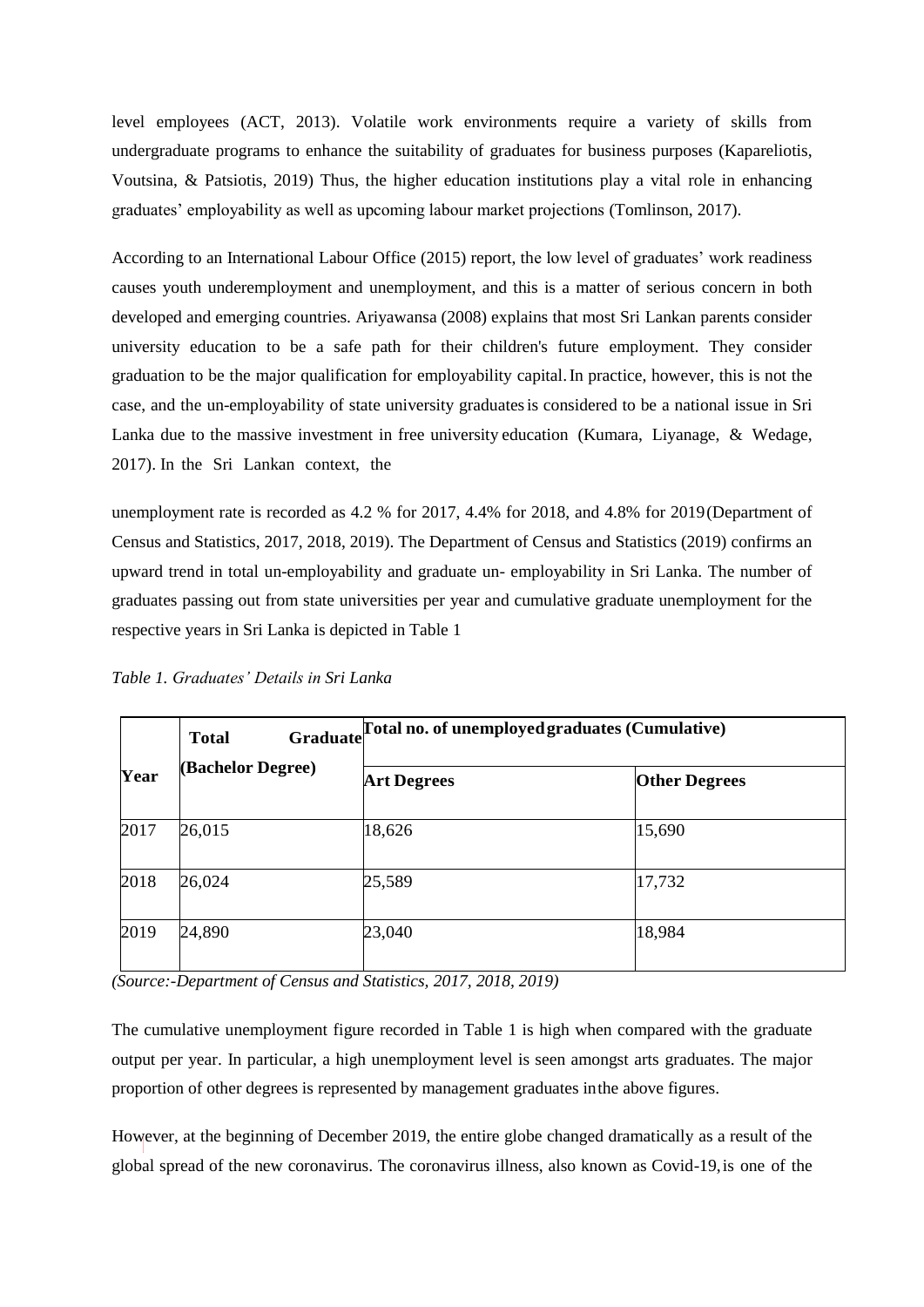most serious long-term issues confronting the modern world (Agba, Ocheni, & Agba, 2020). Sri Lanka has also been affected by the novel Covid- 19 since  $27<sup>th</sup>$  January 2020due to the detection of a Chinese tourist (Erandi, Mahasinghe, Perera, & Jayasinghe, 2020). On 12<sup>th</sup> March 2020, the Sri Lankan government closed all of the country's universities and ceased all face-to-face academic activities (Adaderana, 2020). Sri Lanka's higher education sector experienced numerous obstacles throughout this time. Students' teaching and learning activitieswere impacted by the closure of fifteen national universities and other higher education institutions (Rameez, Fawsar & Noohu, 2020). Accordingly, universities are enforced to continue all academic activities via online platforms. As a result, improving graduates' employability capital as well as work readiness through online methods becomes challenging due to restrictions on group work, practical sessions, and collaborative activities with industriesin crises. Therefore, this study will address the methods applicable to the present crisis for enhancing the work readiness of undergraduates by determining the association of work readiness with each type of graduate employability capital.

As per empirical evidence, there are only a few studies that focus on graduates' work readinessfrom the graduate's perspective. Even though employability is a well-documented area from the perspective of employers, employability is under-researched from the perspective of graduates, academics, students, and their family members (Jackson, 2013). Thus, the findings of the present study pave the way for Sri Lankan universities to re-structuring the degree programs focusing on the enhancement of graduate employability capital. As explained by Tomlinson (2017), career educators have a potentially important role to play in promoting the ability of graduates. Even though university graduates are generally well-versed in technical discipline-related knowledge, industry leaders have become increasingly vociferous in their calls for universities to focus more on building their students' work-related abilities (Cavanagh et al., 2015). Accordingly, the current study may provide significant insight for career educatorsin Sri Lankan higher education sector. Due to a limited number of studies conducted on graduate employability capital and work readiness in the Sri Lankan context, a contextual research gap can be found. Thus, the present study will bridge this contextual research gap, andanalyse the association of graduate employability capital with work readiness. The findings ofthe present study can be used to change the existing higher education policies and curriculums of both state and private universities, other higher educational institutes, and vocational training institutes to create skilful graduate output. Moreover, the results will help to create socio- economic changes, uplift the living condition of the community, and ultimately, to boost the economy of the country. Thus, the primary objective of the current study is to identify the association between graduate employability capital (human capital, identity capital, cultural capital, social capital, and psychological capital) and the work readiness of management graduates in Sri Lanka from the graduates' perspective.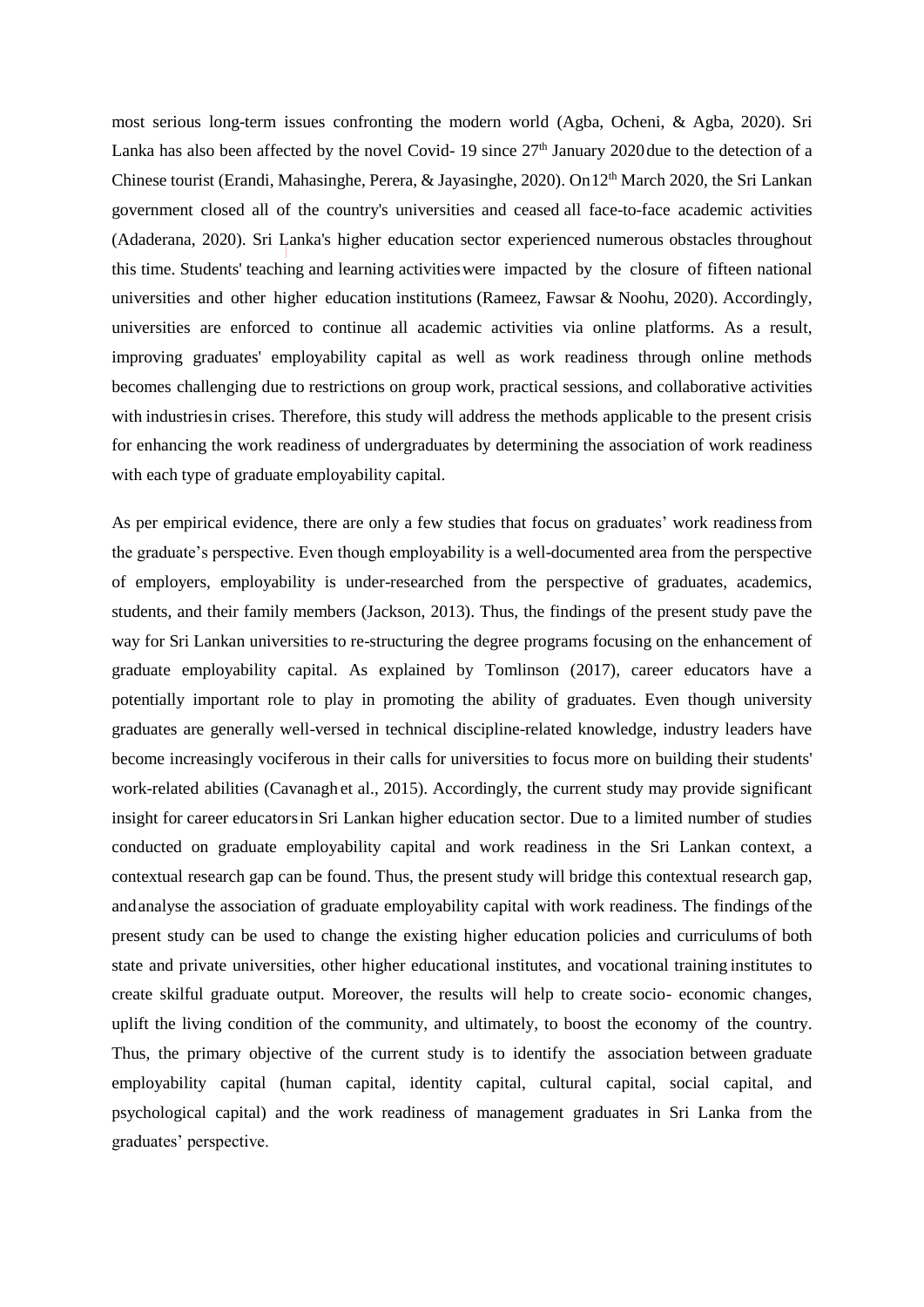#### **LITERATURE REVIEW**

#### **Graduate Employability Capital**

Employability is related to the ability that helps an individual to achieve his or her goals and the ability to acquire and retain work (Peeters, et al., 2019). According to Rothwell and Arnold (2005), employability concerns the extent to which people possess the skills and other attributesthat help them find and stay in work of the kind they want. From the employers' perspective, they tend to view employability as an individual feature (McQuaid & Lindsay, 2005). McQuaid and Lindsay (2005) categorize the concept of employability as dichotomy employability, socio- medical employability, manpower policy employability, flow employability, labour market performance employability, initiative employability, and interactive employability. Therefore, the term employability capital is more accurate in capturing the combination of job acquisition and retention (Peeters, et al., 2019). In addition, Kulbo, Wen, and Addo (2020) identify human capital, organizational capital, and personal social capital as the resource capital related to the employability capital of a graduate.

Fugate, Kinicki, and Ashforth (2004) list some components of employability as personal adaptability, career identity, social capital, and human capital. As accepted in many circles, higher education should focus on improving graduates' employability skills (Tomlinson, 2017). According to Wickramasinghe & Perera (2010), the gender of the Sri Lankan graduate is also a major determinant of his/her employability skills.

Smith (2010) explains two categories of capital, namely, human capital and social capital, which are tied to persons. Human capital finds its source in individuals, but social capital comesfrom relationships with others (Peeters, et al., 2017). Due to the growing demand for skilled workers in the job market, graduates need to acquire the capabilities to bring various skills to the market and their academic portfolio. (Kamaruddin, Ahmad, Husain, & Hamid, 2020). As Jackson (2013) explains, skill development is a factor that provides a significant contribution to graduates' employability, and it stands out in a model that attempts to decipher and portray the exact meaning of graduates' employability. Further, Jackson (2013) identifies a few types of skills that influence employability, such as effectiveness in communication, ability to work well with peers and supervisors, critical thinking ability, analytical skills, problem-solving skills and innovativeness, self-management, accountability, and professionalism.

### **Types of Graduate Employability Capital**

According to the graduate capital model introduced by Tomlinson (2017), five categories of graduate employability capital have been defined, namely: human capital, cultural capital, identity capital, social capital, and psychological capital.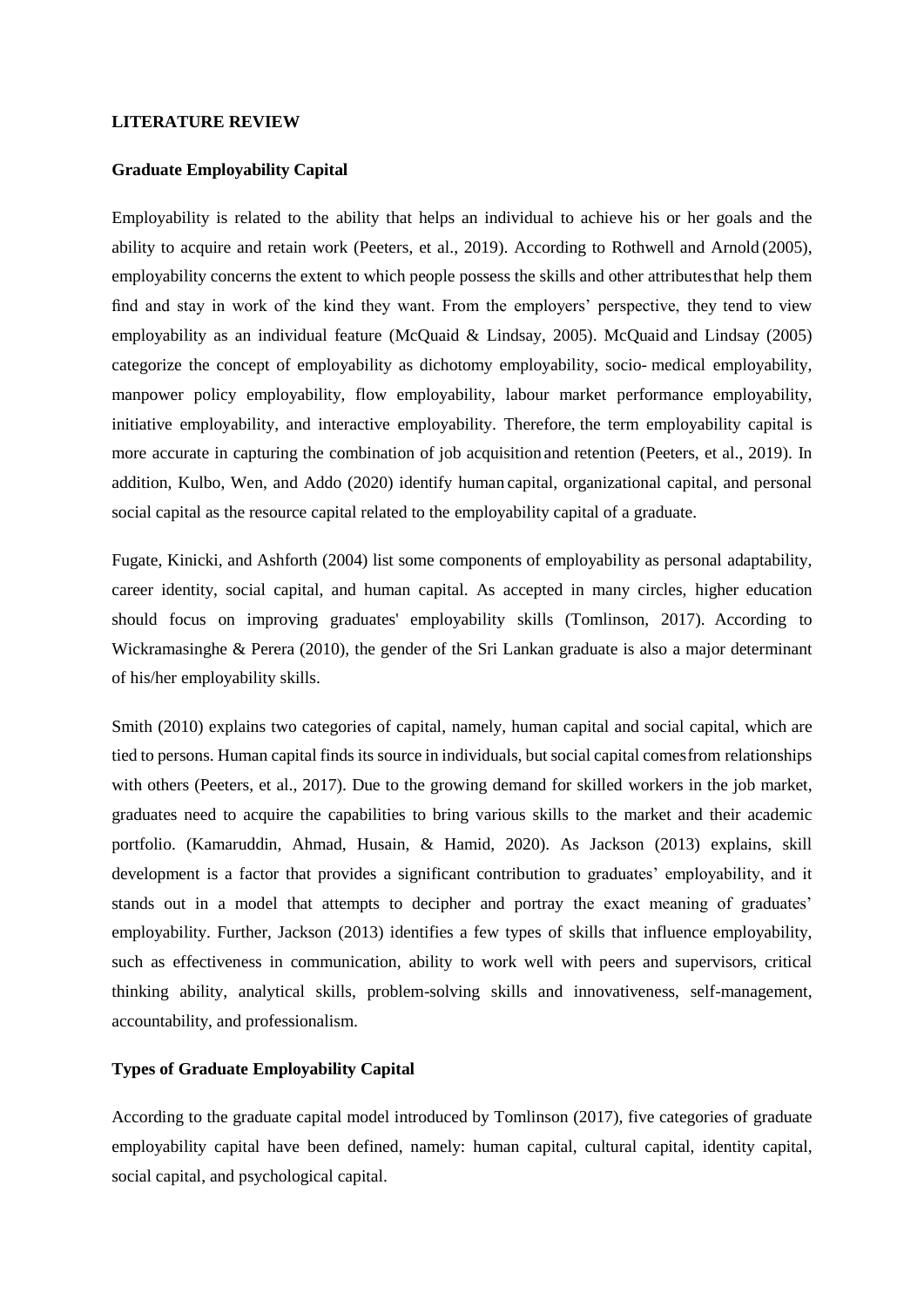#### **Human Capital**

Knowledge, skill, and future performances are identified as major factors relevant to human capital which is considered as the foundation of labour market outcomes (Tomlinson, 2017). Employees' ability to realize job market opportunities is heavily influenced by their human capital (Fugate, Kinicki, & Ashforth, 2004). Higher education and training contribute towards strengthening human capital and human capital empowers individuals in the labour market (Tomlinson, 2017). Mayo (2000) describes the key determinants of human capital as judicial wisdom, team abilities, individual abilities and experience, leadership, and motivation. Baron (2011) explains human capital utilizing a combination of the skills, knowledge, and experienceof an individual, together with his/her readiness to share these things for the success of the organization. Further, Barney (1991) argues that skills cannot be copied or imitated and that such skills provide a competitive advantage for a company. Therefore, human capital is a vital determinant of the productivity of the human resource in an organization.

Lepak & Snell (1999) argue that the value of human capital depends on the ability to support core capabilities and competitive advantages. Further, Baron (2011) argues that human capitaladds value to the business if that business makes profits from its production or service delivery.However, Tomlinson (2017) explains that higher education and training contribute to strengthening human capital and that human capital empowers individuals in the labour market. Further, Baron (2011) discusses the increase of organizational values through human capital. Thus, as mentioned by Kalfa & Taksa (2013), higher education has an important role to playin developing human capital.

#### **Social Capital**

Social capital is defined as the goodwill that is unique to social networks (Fugate, Kinicki, & Ashforth, 2004) and it has been said to help in mobilizing existing human capital and bringing

(Tomlinson, 2017). Further, Fugate, Kinicki, and Ashforth, (2004) identify the importance of social capital, emphasizing the unique relationship between the organization and time.

Ngoma and Ntale (2016) discuss the growing attention to social capital theory as it is important to develop networks, trust, and norms in higher education, paving the way to ensure employability. The benefits and impacts of social capital are shown by Fugate, Kinicki, and Ashforth (2004) through personal, job-seeking behaviour. In addition, they explain that informal and formal networks are available to those who often develop social networks. Batistic  $&$  Tymon (2017) suggest several ways to develop the behaviour of networking since it is a very important skill for students and universities.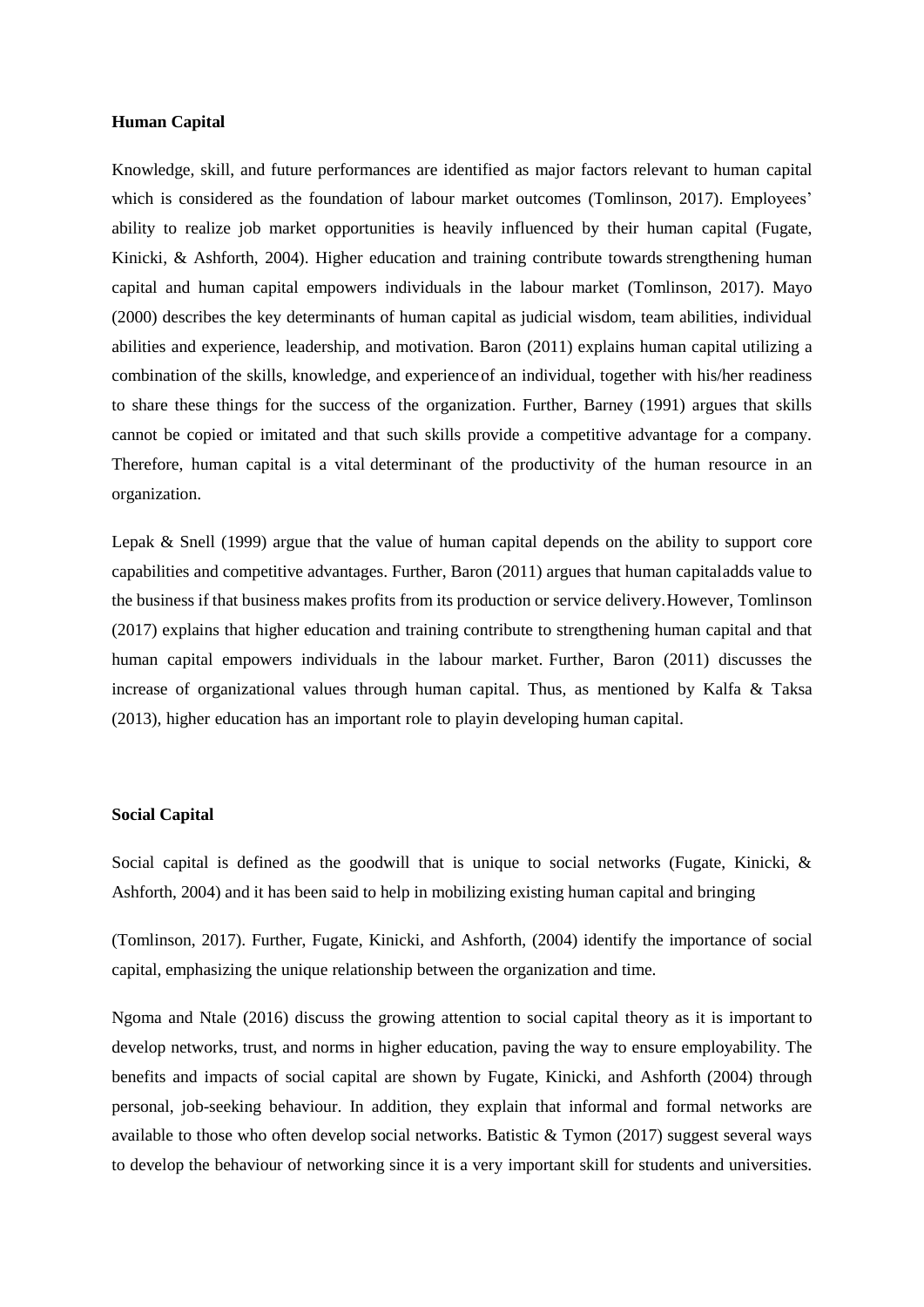Further, the cultivation of networks and growing knowledge are considered significant features of employability (Garavan, Morley, Gunnigle, & Collins, 2001). Being a member of a group or network and building social relationships in this way is important in the process of developing social capital (Mao & Shen, 2020).

#### **Cultural Capital**

Tomlinson (2017) describes the cultural capital associated with the formation of culturally valuable knowledge, temperament, and behaviour tailored to the workplaces in which graduates are enrolled. Further, he emphasizes the need for creative thinking about cultural capital from the perspective of higher educational institutions. Further, Pham, Tomlinson & Thompson (2019) explain that cultural capital refers to culturally valuable information, dispositions, and insights that graduates must demonstrate to attract employers. This capital is depicted as a "personality bundle," complete with accent, body language, and humour. Kalfa & Taksa (2013)consider culture as a device used to educate students about business practices. Also, they arguethat cultural capital is directly related to employers' demands for universities to produce employable graduates.

#### **Identity Capital**

Identity capital is described as a graduate's level of personal investment in their futureprofession and employability (Tomlinson, 2017). According to Cote (2005), gaining identity capital explains how an individual is investing in a particular and also involves a sequence of interactions with other parties in a range of circumstances. In the broader career management literature, as well as in that relevant to graduate careers, the potentially substantial significance of identity development, and also further psycho-social elements, has been recognized (Fugate et al., 2004; London, 1993). Identity capital has been demonstrated to have a significant impact on the level of undergraduates' negotiation on employment, mainly through recruitment, for graduate employability research and analysis (Tomlinson,2017). Another way of describing ability and motivation is the deployment and presentation of one's version of self, which is needed to obtain the job opportunity that a particular person desires and expects (Wallis, 2021). Thus, identity development has become an important research area among career scholars due to the important role it plays in employability (Mao & Shen, 2020).

Tomlinson (2017) highlights the importance of identity capital for graduates' employability since it helps a graduate obtain an employment opportunity. He further explains that graduates can build identity capital to gain benefits from entering the labour market. In addition, Jackson (2016) describes certain pre-professional identities that are important for the early career development of graduates. Identity capital is considered a contextually vital component of the behaviour and set of values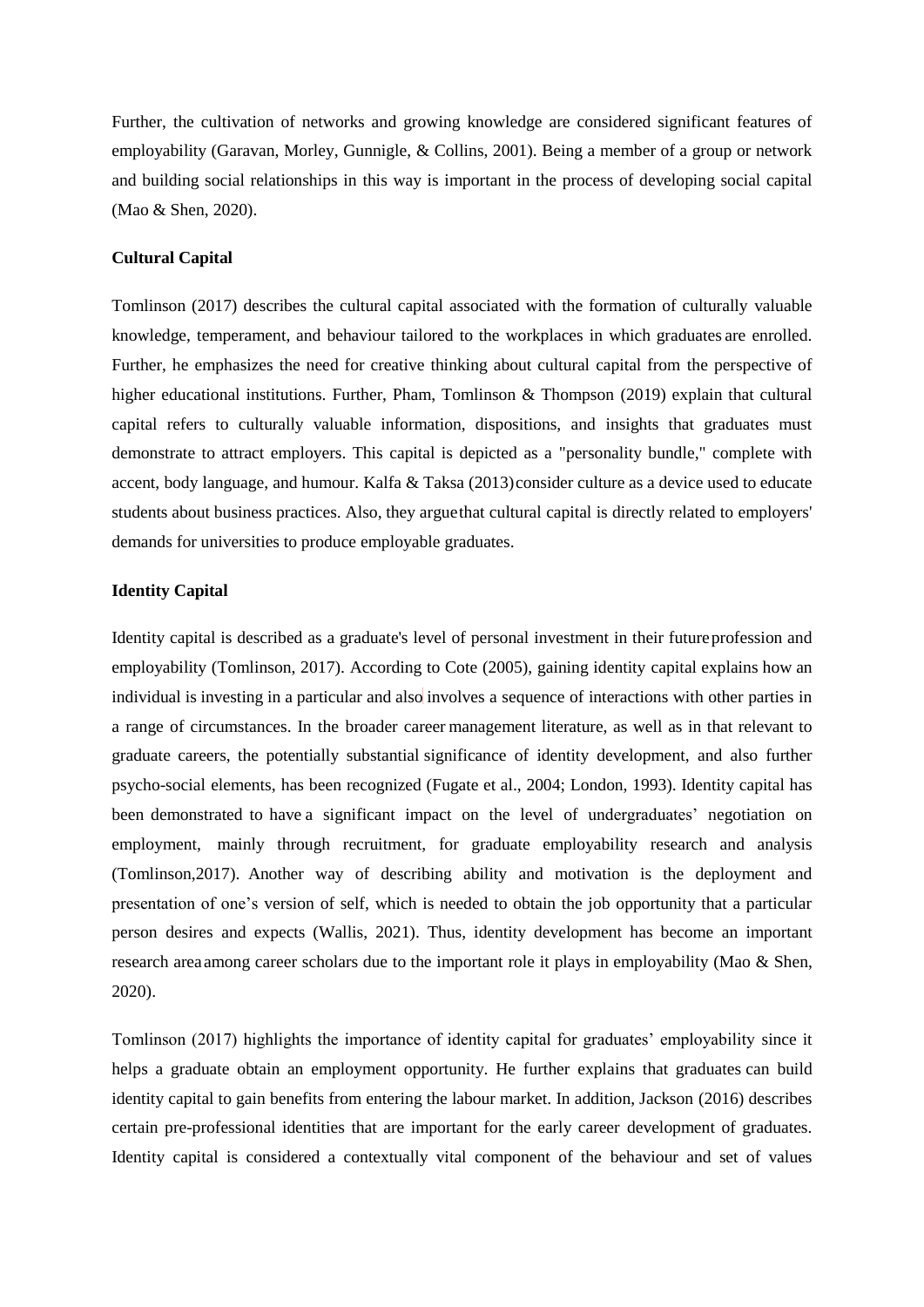necessary in distinct organizational domains, in Hinchliffe and Jolly's (2011) analysis. The four fundamental parts of graduate identity - values, socialengagement, intelligence, and performance - are all presented and justified through discourse and activity, according to Hinchliffe and Jolly (2011).

# **Psychological Capital**

Individuals, in the process of growth and development, exhibit psychological capital, which is a positive mental state. For the first time, Luthans (2005) defined psychological capital as the essential psychological ingredients of individual initiative, manifested as a psychological state adhering to the criterion of positive organizational behaviour, which transcends human capital and social capital. This definition of psychological capital was later refined by Luthansand Avolio (2007), where they defined psychological capital as an individual's favourable state of psychological development. The four types of positive psychological capital, according to Luthans, are self-efficacy, resilience, hope, and optimism. Psychological capital, according to the above study, refers to an individual's positive psychological resources. It is a person's positive psychological power, made up of self-efficacy, resilience, hope, and optimism.

Thus, psychological capital is related to the elements of hope, self-efficacy, optimism, and resilience which recently emerged as the core structure for bringing positive psychology into the workplace (Ngoma & Ntale, 2016). Psychosocial capital is primarily based on psychosocialresources and allows graduates to proactively adjust and react to inevitable workplace challenges (Tomlinson, 2017). In this regard, Tomlinson (2017) identifies self-efficacy and resilience as the most important issues in graduates' psychological capital.

#### **Graduate Capital Model**

The article "Forms of Graduate Capital and their Relationship to Graduate Employability" written by Tomlinson (2017) created a new conceptualization for graduate employability, grounded on graduate employability capital. Here, Tomlinson, (2017) defines capital as a

major resource that offers many benefits and advantages to graduates. In this conceptualization, Tomlinson assumes the human, social, identity, cultural and psychological capital as the main forms of capital. In particular, Tomlinson's (2017) article provides a novel vocabulary for interpreting graduate employability and its expansion in higher education and the transition of graduates to the labourmarket. This approach allows for thinking creatively to resolve the ongoing tension between the relative benefits of different graduates' families and socio-economic backgrounds and higher educational affordances (Tomlinson, 2017).

*Figure1. Graduate Capital Model (Tomlinson, 2017)*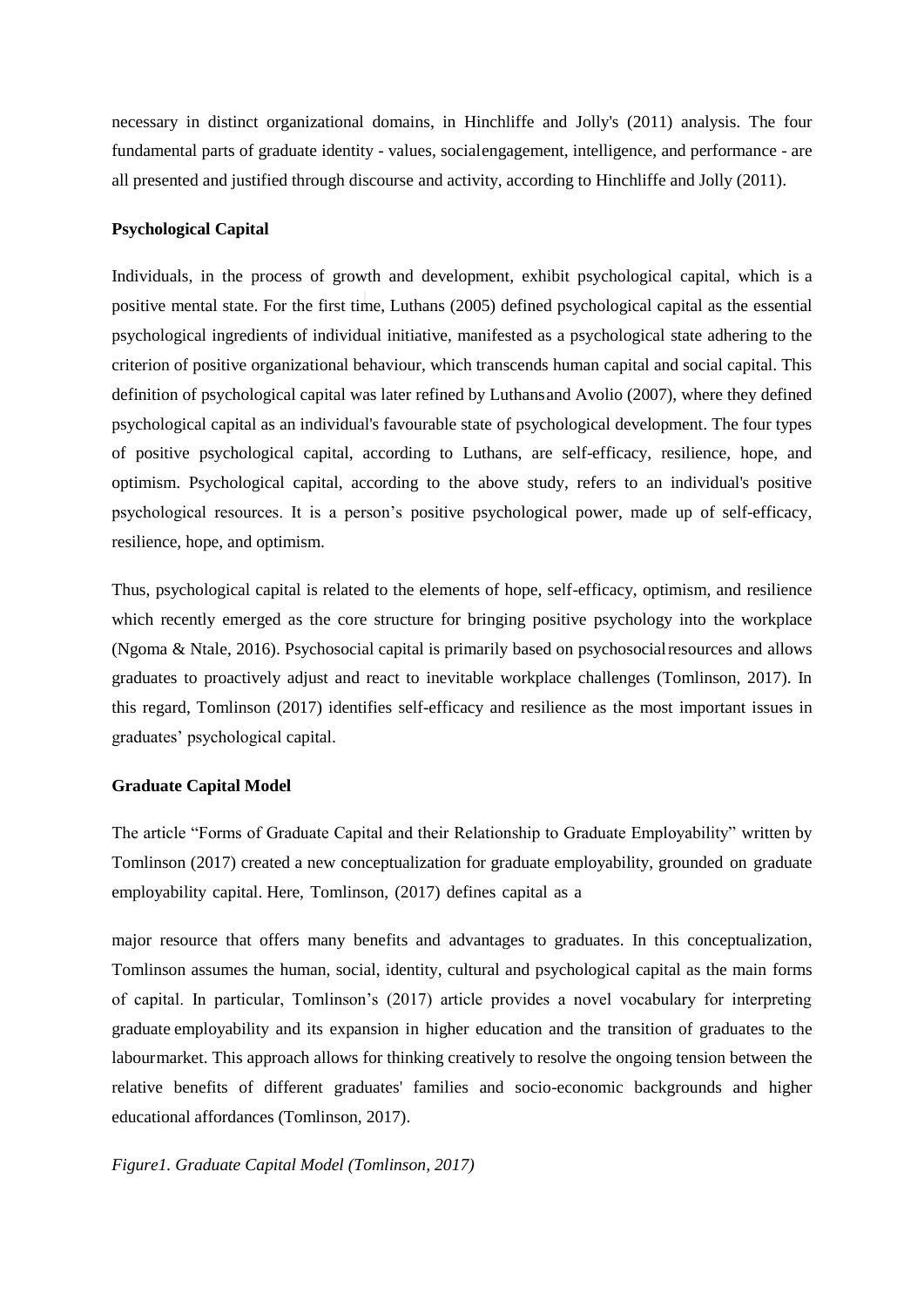

### **Work Readiness**

Work readiness is defined in different ways by different scholars, based on their points of view.Some explain that it is related to graduates' ability to reach the ground, while others believe that it develops over time due to practices in the work environment (Borg & Scott-Young, 2020). According to ACT (2013), work readiness can be described as follows: "Specific job skill requirements can be identified through a job analysis or occupational profile that summarizes the competencies, knowledge, skills, abilities, and behaviours directly related to performance on the job". Work-ready individuals have the basic skills necessary to qualify fora particular profession as determined by a job analysis or professional profile (ACT, 2013).

According to the career readiness framework of SRI International (2019), "What should we measure?" and "How should we measure?" are the important questions in the process of measuring work readiness. SRI International (2019) further explains that despite the increasing importance of career preparation in federal law, there is no generally agreed-upon definition of work readiness or a sound method to measure it.

Borg and Scott-Young, (2020) identify the factors hindering graduates' work readiness as the inability to cope with conflicting situations, lack of confidence in seeking help through communication with the organization, and insufficient business writing ability. Moreover, the work of Prikshat, et al., (2019) suggests that it is vital to improving self-management skills, written and verbal communication skills, teamwork skills, intellectual skills, critical thinking, creativity, and innovation skills to make work readiness match with stakeholders' expectations.

#### **Graduate Employability Capital and Work Readiness**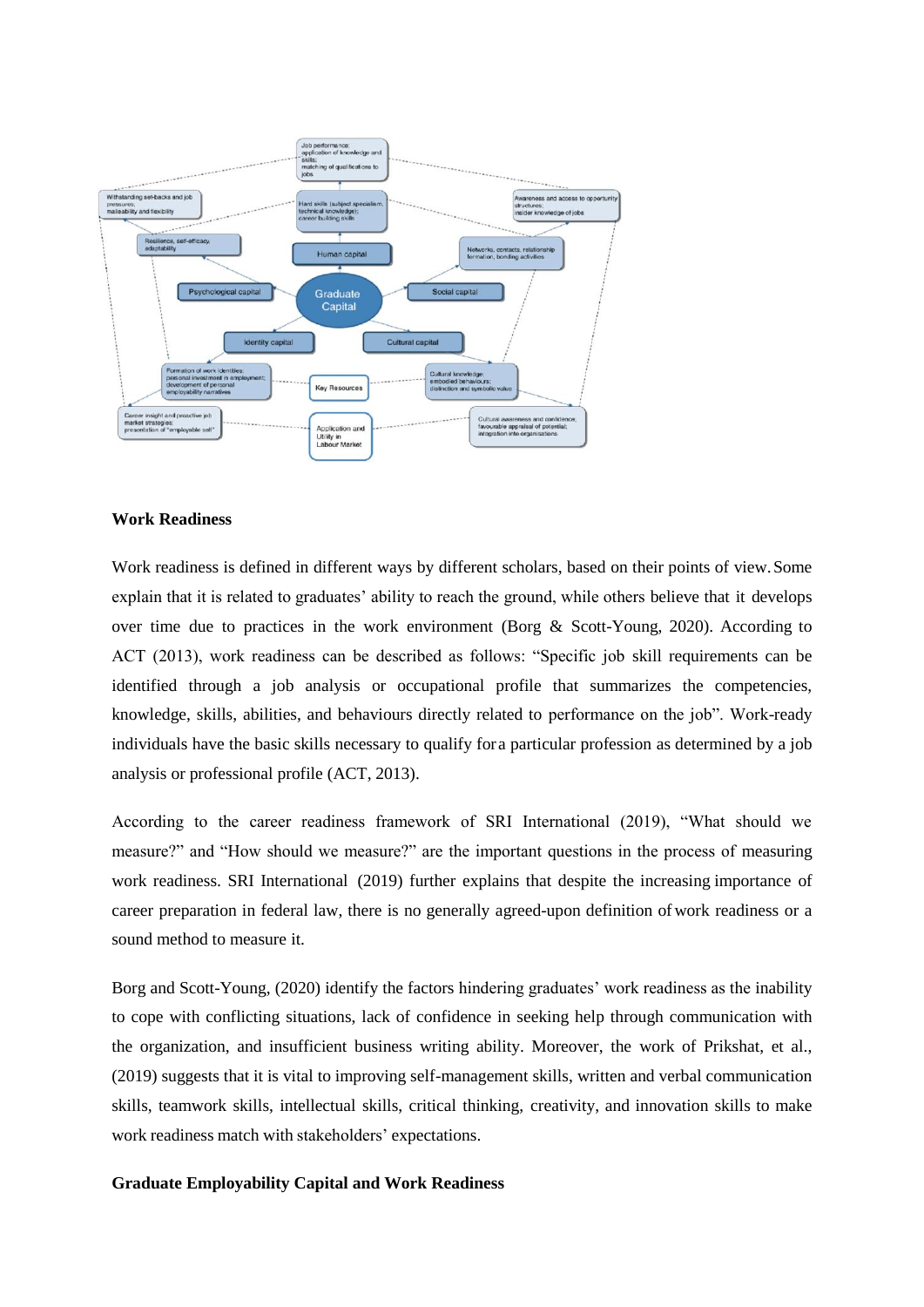In one research study, students participating in an internship program positively evaluated all aspects of work readiness structure and internships that provide an opportunity to enhance the employability capital of graduates (Kapareliotis, Voutsina, & Patsiotis, 2019). A study carried out by Ariyawansa (2008) concerning the Employability of Graduates of Sri Lankan Universities highlights the mismatch between the degree and the job market requirement. Due to this mismatch, employability capital has decreased among many Sri Lankan graduates. Kulbo, Wen, and Addo (2020) confirm the positive relationship between graduate employability and organizational capital. Ariyawansa (2008) identifies the employability of management graduates as a critical issue, as a large number of students graduate each year in Sri Lanka. Another study carried out by Kumara, Liyanage, and Wedage (2017) points out thatthe lack of training experience and employment capacity is a major obstacle to improving the employability capital of Sri Lankan managerial graduates.

With the digital disruption brought about by the fourth industrial revolution, the graduate capital acquisition has never been more vital than now (Hardin-Ramanan, Gopee, Rowtho & Charoux, 2020). Graduates are increasingly expected to take control of their career growth in accordance with their capabilities and objectives as traditional professions and upward career movements give way to more fluid careers (Jackson & &Tomlinson, 2020).

#### **METHODOLOGY**

The current study used an explanatory research design, with the major focus on testing hypotheses established based on empirical research findings. The current study is cross- sectional and quantitative because the data is gathered only once and is measured and analysedquantitatively.

According to Morgan's table (Krejcie & Morgan,1970), the minimal sample size for this study is 379 final year management undergraduates, based on the population of 4,786 (UGC Statistics, 2019). However, 400 questionnaires were issued to boost the generalizability of the findings and to account for the faulty and incomplete questionnaires returned by certain respondents. The stratified sampling method was applied to select the sample as the populationof the current study is heterogeneous. Even though 400 questionnaires were distributed, only 394 completed questionnaires were received. Accordingly, the actual sample size of the presentstudy is 394. A structured questionnaire comprising seven sections (Section 1: the demographic profile, Section 2: human capital, Section 3: social capital, Section 4: cultural capital, Section:

5 identity capital, Section 6: psychological capital, and Section 7: work readiness) wasadministered to collect primary data via online mode.

The graduate employability scale, developed and validated by Tomlinson et al., (2021) was adapted to determine graduate employability capital. Caballero et al., (2011) developed and validated a work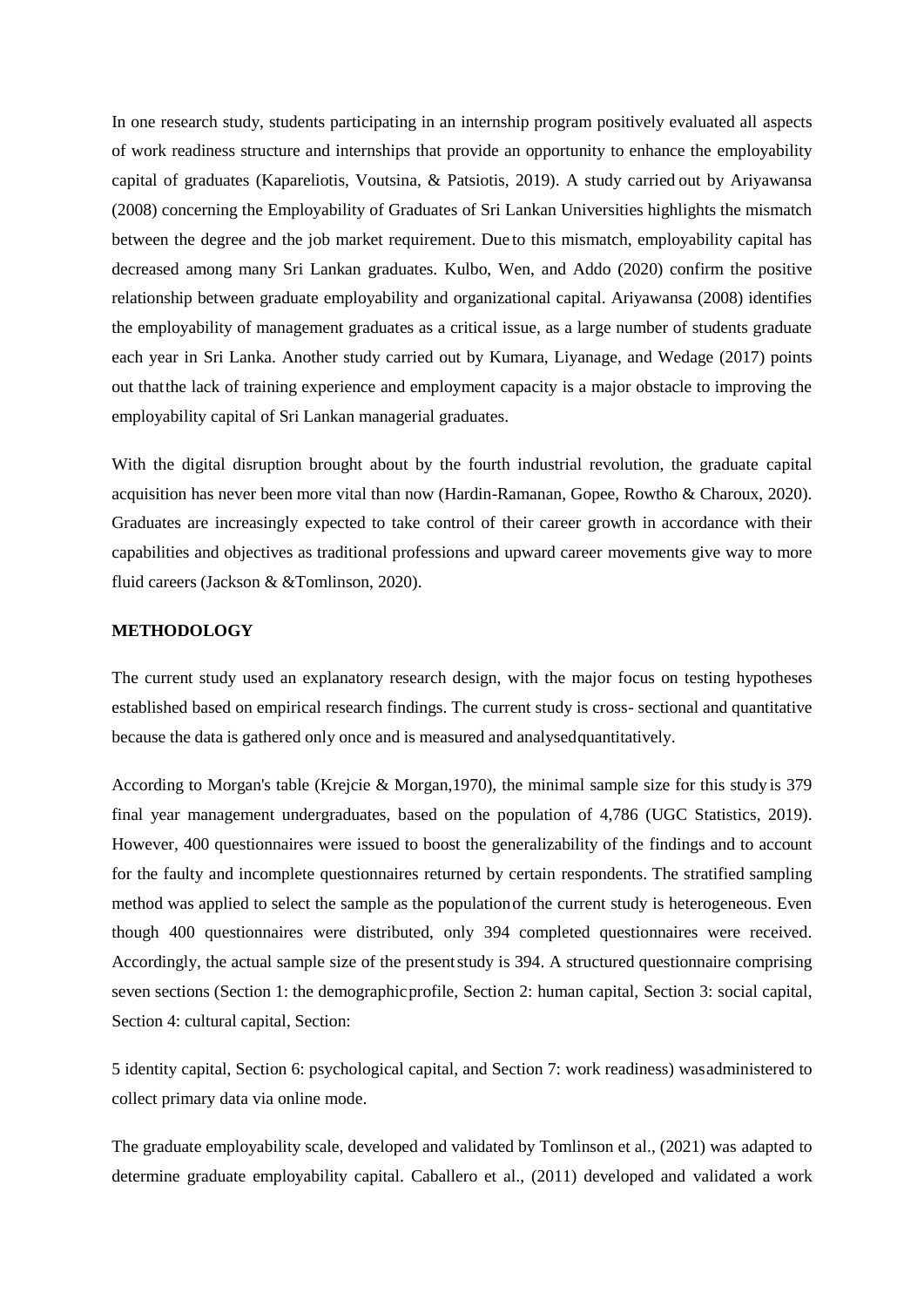readiness scale that was adapted to assess the respondents' work readiness of the present study. The data gathered from 394 respondents were analysed utilizing the tool of Statistical Package for the Social Sciences (SPSS) version 23. Descriptive statistics and correlation analysis techniques were utilized to determine the strength of the relationship between work readiness and the five types of graduate employability capital.

Five hypotheses were tested to measure the nature of the relationship between work readiness and five components of graduate employability capital ;

H1 1): There is a positive association between human capital and the level of work readiness,

(H1 2): There is a positive association between social capital and the level of work readiness,

(H1 3): There is a positive association between cultural capital and the level of work readiness,

(H1 4): There is a positive association betweenidentity capital and the level of work readiness and

(H1 5): There is a positive association between psychological capital and the level of work readiness.

## **FINDINGS**

The demographic profile of the 394 respondents is depicted in Table 2 based on the descriptive statistics of the present study.

|                             | <b>Frequency</b>                      | Percentage |
|-----------------------------|---------------------------------------|------------|
| Male                        | 221                                   | 56%        |
| Female                      | 173                                   | 44%        |
|                             | 35                                    | 9%         |
| Second Class - Upper        | 67                                    | 17%        |
| <b>Second Class - Lower</b> | 174                                   | 44%        |
| <b>General Pass</b>         | 118                                   | 30%        |
| Urban                       | 91                                    | 23%        |
|                             | Class Received for First Class Degree |            |

| Table 2. Demographic Profile of the Respondents |  |  |
|-------------------------------------------------|--|--|
|                                                 |  |  |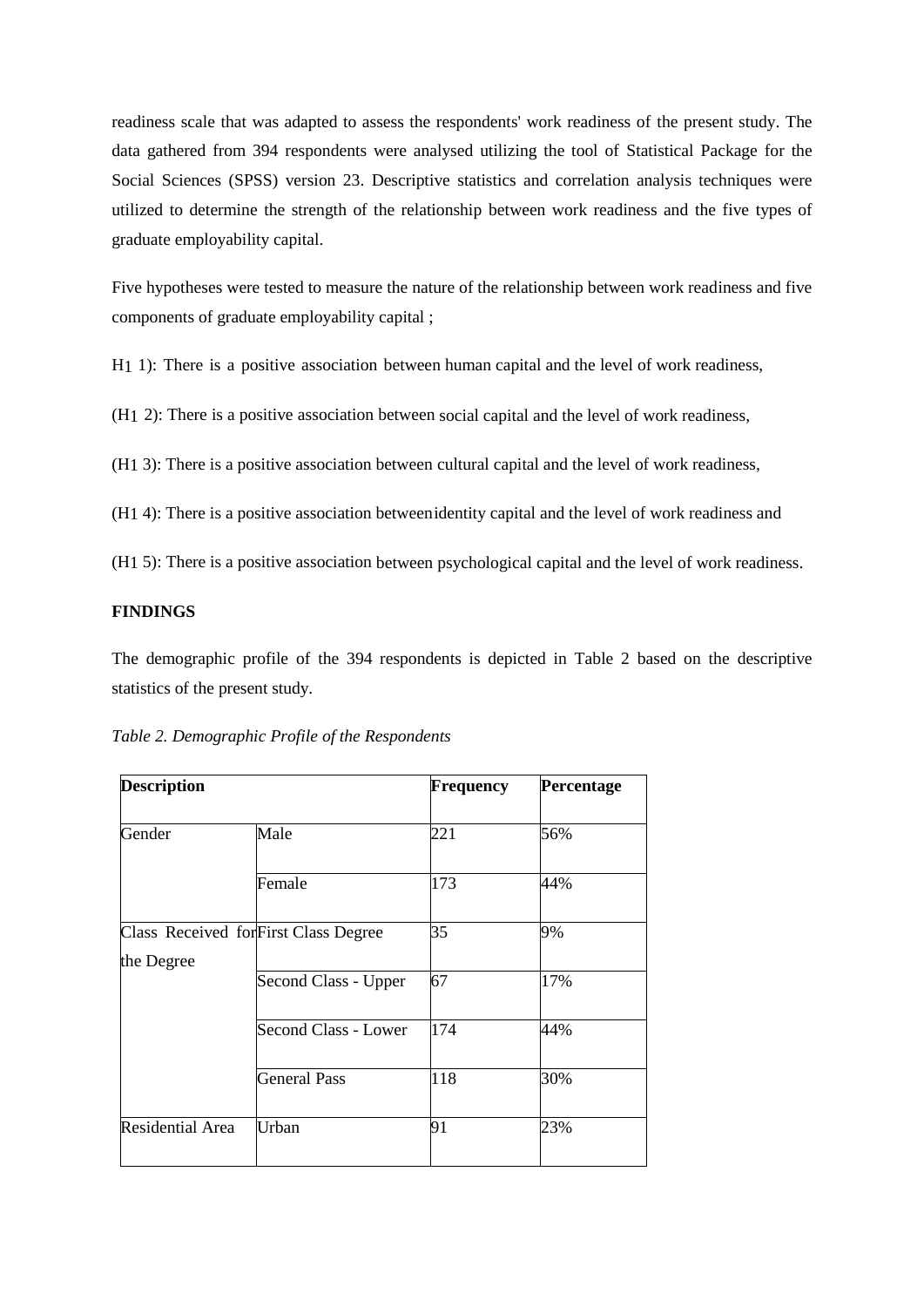| Semi urban | 225 | 57% |
|------------|-----|-----|
| Rural      | 78  | 20% |
| Sinhalese  | 343 | 87% |
| Tamil      | 27  | 7%  |
| Muslim     | 24  | 6%  |
| Other      |     | 0%  |
|            |     |     |

(Source: Findings of the Survey Data, 2021)

The level of association between graduate employability capital and work readiness was measured using correlation analysis. The findings of the correlation analysis of the study are summarized in Table 3.

## *Table 3. Summary of the Correlation Analysis*

| <b>Variables</b>                               | Correlation co-efficientSig. | Value |
|------------------------------------------------|------------------------------|-------|
|                                                | (r)                          | (p)   |
| Human Capital & Work Readiness 0.468           |                              | 0.001 |
| Social Capital & Work Readiness                | 0.696                        | 0.000 |
| Cultural Capital & Work Readiness 0.341        |                              | 0.002 |
| Identity Capital & Work Readiness 0.459        |                              | 0.001 |
| Psychological Capital & Work0.787<br>Readiness |                              | 0.000 |

(Source: Findings of the Correlation Analysis, 2021)

# **Results of Alternative Hypothesis 1 (H1 1): There is a positive association between humancapital and the level of work readiness**

According to the results of the correlation analysis presented in Table 3, the test is significant,  $(r=$ 0.468,  $p < 0.05$ ). Accordingly, hypothesis 1 is accepted and it was revealed that there is a positive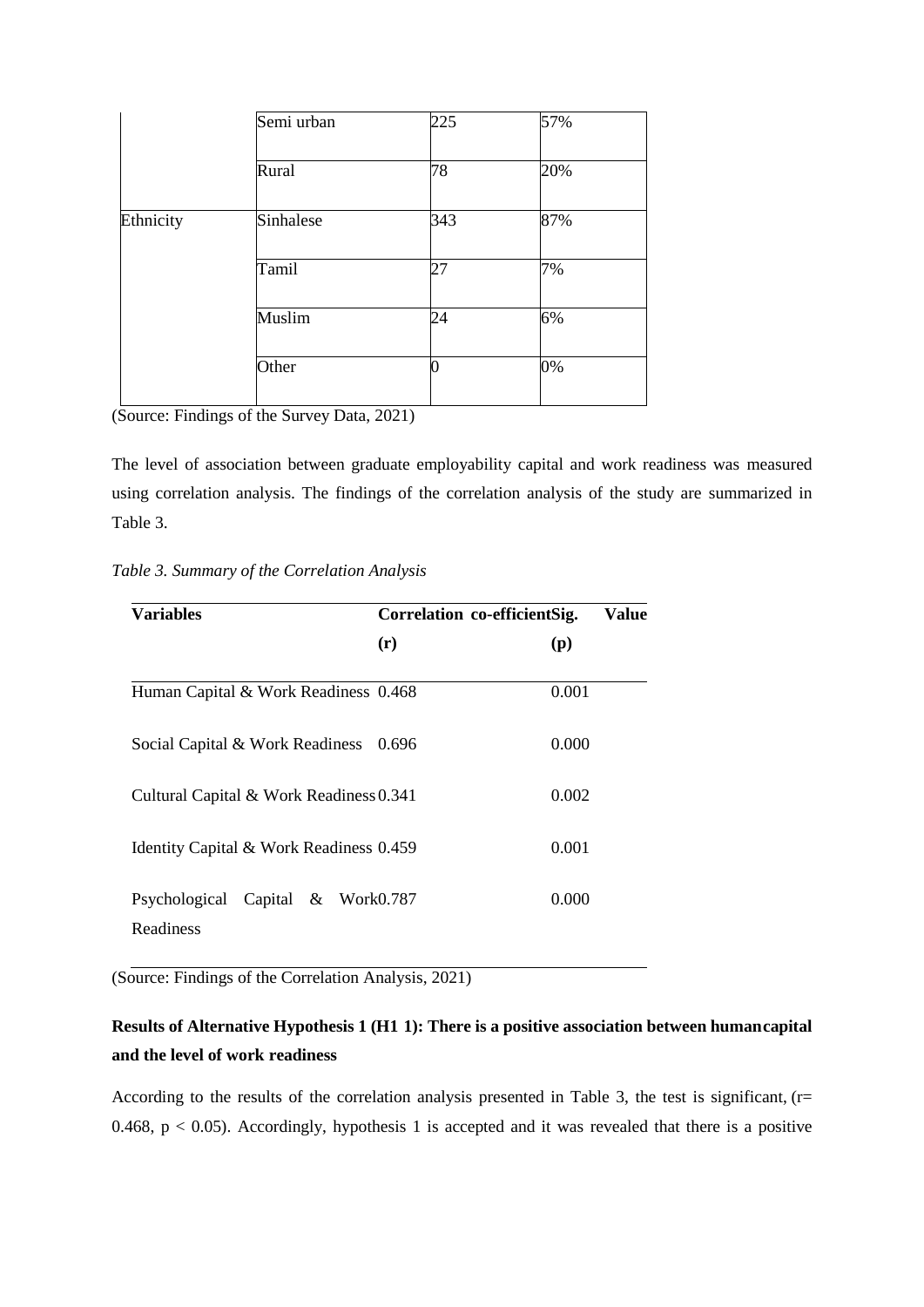association between human capital and the level of work readiness of management undergraduates in **government universities in Sri Lanka.**

# **Results of Alternative Hypothesis 2 (H1 2): There is a positive association between social capital and the level of work readiness**

Based on the results of the correlation analysis presented in Table 3, the test is significant, (r= 0.696, p  $< 0.05$ ). Accordingly, hypothesis 2 is accepted and it was revealed that there is a positive association between social capital and the level of work readiness of management undergraduates in government universities in Sri Lanka.

# **Results of Alternative Hypothesis 3 (H1 3): There is a positive association between culturalcapital and the level of work readiness**

As per the results of the correlation analysis presented in Table 3, the test is significant, ( $r= 0.341$ ,  $p <$ 0.05). Accordingly, hypothesis 3 is accepted and it was revealed that there is a positive association between cultural capital and the level of work readiness of management undergraduates in government universities in Sri Lanka.

# **Results of Alternative Hypothesis 4 (H1 4): There is a positive association between identitycapital and the level of work readiness**

As per the results of the correlation analysis presented in Table 3, the test is significant,  $(r=0.459, p <$ 0.05). Accordingly, hypothesis 4 is accepted and it was revealed that there is a positive association between cultural capital and the level of work readiness of management undergraduates in government universities in Sri Lanka.

# **Results of Alternative Hypothesis 5 (H1 5): There is a positive association between psychological capital and the level of work readiness**

According to the results of the correlation analysis presented in Table 3, the test is significant,  $(r=0.787, p < 0.05)$ . Accordingly, hypothesis 5 is accepted and it was revealed that there is a positive association between cultural capital and the level of work readiness of management undergraduates in government universities in Sri Lanka.

# **CONCLUSION AND RECOMMENDATION**

Findings revealed that work readiness positively correlated with the five types of graduate employability capital (human capital, social capital, cultural capital, identity capital, and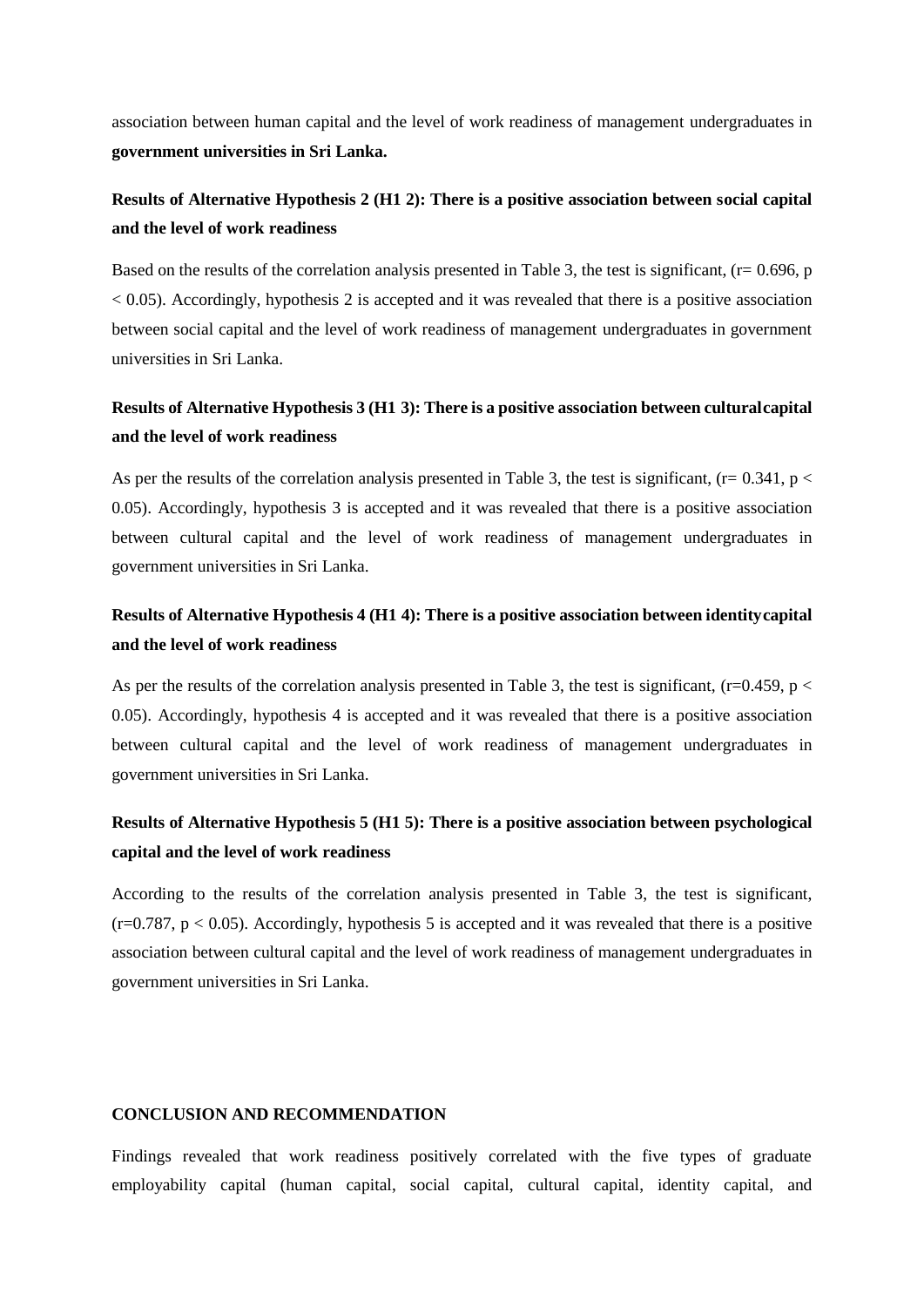psychological capital). Additionally, the results showed that the highest positive correlation of work readiness was with psychological capital, the second-highest correlation was with social capital and the lowest positive correlation was with cultural capital. Accordingly, the findings revealed that the level of psychological capital and social capital of management undergraduates strongly predict the level of work readiness. Tomlinson (2017) and Hardin- Ramanan, et. al, (2020) also found that acquisition of graduate employability capital led to increased graduate work readiness. Thus, improving graduate work readiness is a crucial factor for enhancing employability among undergraduates. Graduate work readiness combines discipline expertise with a set of transferable abilities known as employability skills, which arelinked to workplace productivity (Hardin-Ramanan, el. al, 2020). To guarantee that undergraduate students have the required skills to succeed in today's fast-paced job environment, it is necessary to better understand the elements that influence their transitions into the workforce (Finch et al., 2013).

Several researchers have found numerous methods to develop the level of graduate employability capital, aimed at boosting the work readiness of graduates. Tomlinson (2017) proposed that enhancing human capital through the acquisition of employability skills through authentic learning experiences goes hand in hand with building meaningful contacts with potential employers to better understand their needs and uncover job opportunities. Undergraduates have been recommended to uplift their social capital by developing stronger relationships with industry and numerous stakeholders through professional group memberships, career fairs, social media (such as LinkedIn), industry placements, and other work-integrated learning activities (Clarke, 2017). Undergraduates must also cultivate psychological capital through self-efficacy or flexibility in adapting to changing labour market situations to foster resilient behaviour when confronted with new problems (Donald, Baruch, & Ashleigh, 2017). Undergraduates can gain cultural capital through working directly with businesses, where they can become more familiar with organizational values, approved behaviours, and professional attitudes (Tomlinson, 2017; Chinzer & Russo, 2018). Increased self-awareness and the capacity to align one's talents with the demands of desirable employers can boost the identity capital of undergraduates (Holmes, 2013).

The findings of the study proved that the level of psychological capital and social capital of management undergraduates in state universities in Sri Lanka strongly predicts their work readiness. Accordingly, much emphasis should be given to developing psychological capital and social capital among management undergraduates in Sri Lanka. To develop psychological capital, it is necessary to increase undergraduates' sense of hopefulness as they persevere to achieve their goals, to uplift their self–efficacy, confidence, and competency, foster resilience in adversity, and enhance an optimistic view of success (Luthans, 2004).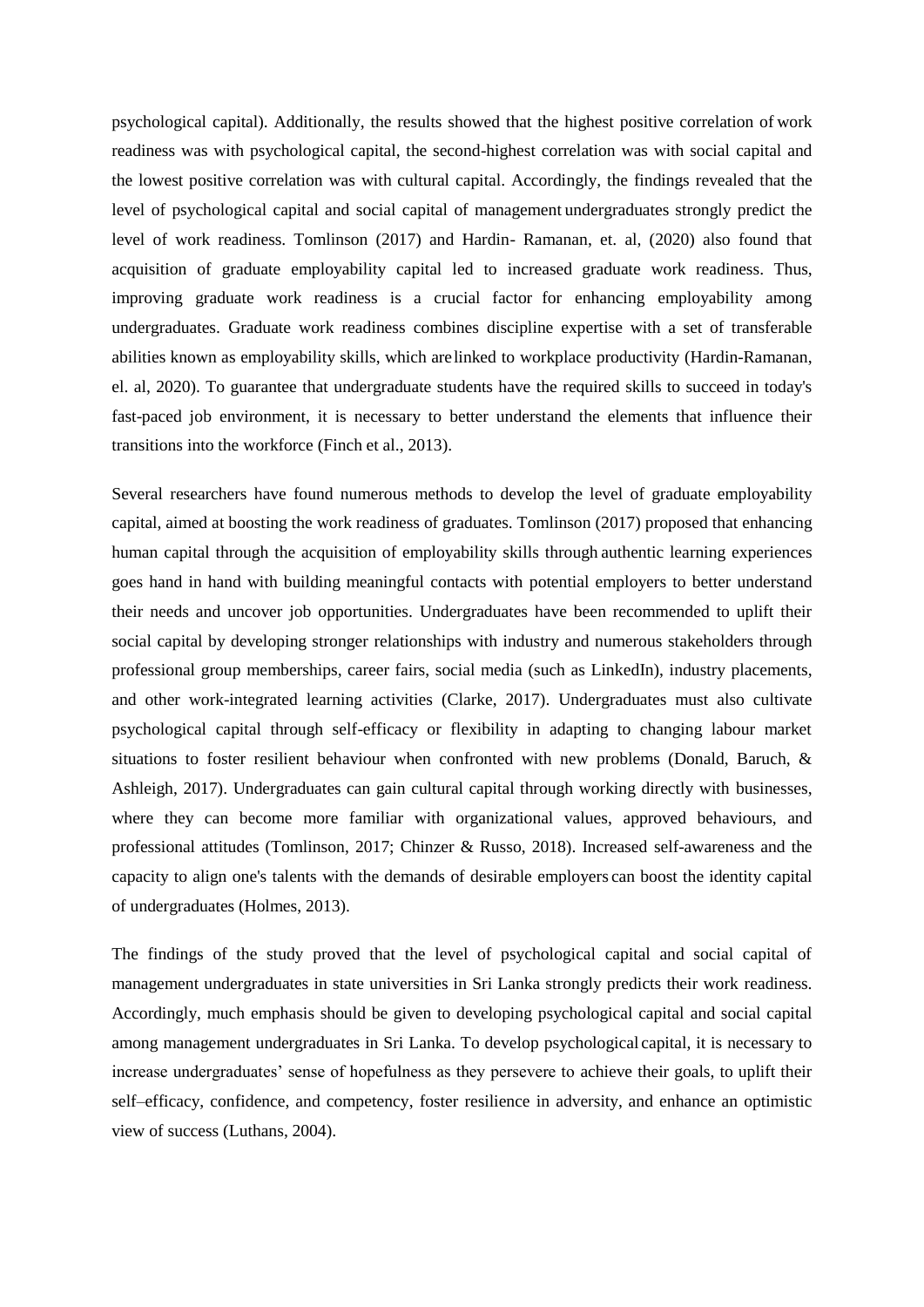Thus, it is necessary to introduce outbound training, motivational programs, successful personsas role models, implement social modeling, redesign university curricula keeping in mind the requirements of industry, maintain mutually beneficial university-industry collaborations, engage in collaborative research, seminars, and knowledge sharing activities with industry, enter into memoranda of understanding with industrial partners and properly monitor the industrial training components of degree programs at state universities to enhance the psychological capital and social capital among undergraduates. In addition, it is necessary to create a conducive teaching-learning environment within the university that comprises a stimulating study culture, inspiring leaders, required physical resources, and technology for both undergraduates and lecturers (Amarathunga, 2018).

In light of the current Covid – 19 crises, however, the lecturers should place a specific emphasis on improving undergraduates' work readiness through online teaching and learning platforms. Collaborative activities with the industry such as collaborative, research webinars, workshops, internship training, and skills development programs need to be organized for the undergraduates via online mode. Because the collaborative activities with industry will create networks to help to negotiate through experience and increase the self-assurance of the undergraduates through real-world professional encounters (Gill, 2020). Meanwhile, undergraduates are recommended to develop their skills and competencies by maintaining an appealing professional profile on professional networks such as LinkedIn, expanding their network with industry experts, and having a strong online presence. Because of the economic recession brought on by the Covid- 19 crisis, the job market has become extremely competitiveand constrained in Sri Lanka (Ravindran, 2021).

The above-mentioned recommendations will tremendously aid universities to facilitate enhancing the work readiness of the undergraduates via online education. Meanwhile, the findings of the present research have implications for all related stakeholders, namely, undergraduates, universities, industries

#### **AVENUES FOR FUTURE RESEARCHERS**

The present research focused on the association between graduate employability capital and the work readiness of management undergraduates in government universities in Sri Lanka. The scope of the study can be further expanded to measure similar relationships related to undergraduates in other subject disciplines, and comparisons can be made among the different subject disciplines. Moreover, present research found that the level of graduate employability capital differed based on gender, residential area, type of university, and the class obtained by the undergraduates. Future research can be conducted to test the impact of these factors to demonstrate deviations if any. The current study has measured the association between the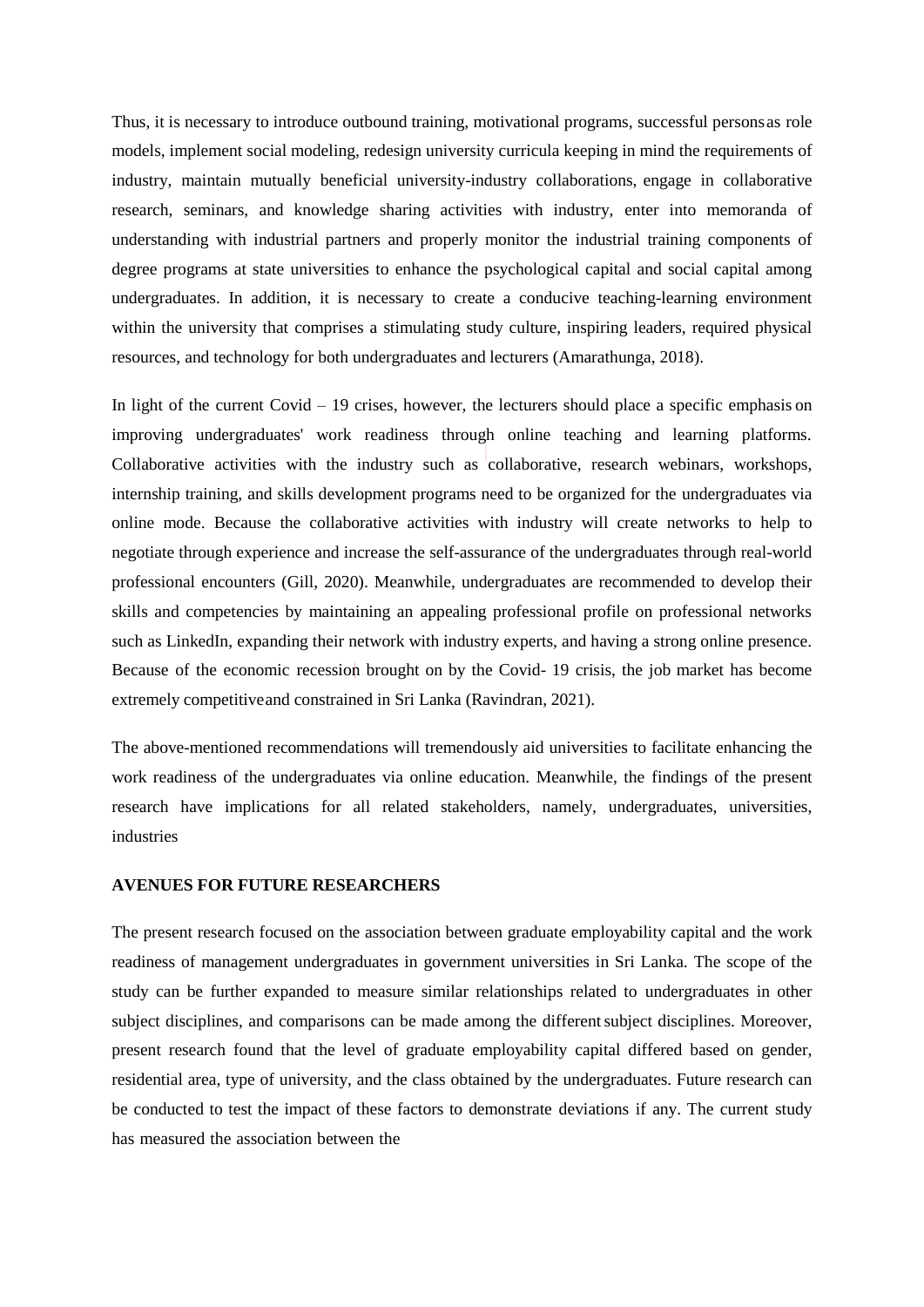level of employability capital and work readiness assuming that similar curricular and institutional conditions exist in all universities. Furthermore, demographic characteristics such as gender, degree class, ethnicity, and undergraduates' residence location, and also university ranking and reputation may have a mediating or moderating effect on the association between employability capital and work readiness. Moreover, in light of the current Covid- 19 issue, it is vital to examine efficient approaches for boosting undergraduates' work reediness through virtual modes.

# **REFERENCES**

ACT. (2013). Work Readiness Standards and Benchmarks.

- Adaderana*.* (2020). *All universities to be temporarily closed over coronavirus fears.* Retrieved from <http://www.adaderana.lk/news/61355/all-universities-to-be-temporarily-closed-> overcoronavirus-fears
- Agba, A. M. O., Ocheni, S. I., & Agba, M. S. (2020). COVID-19 and the World of Work Dynamics: A Critical Review. *Journal of Educational and Social Research, 10*(5), 119. https://doi.org/10.36941/jesr-2020-0093
- Amarathunga, P.A.B.H., (2018). Demographic Factors towards Employee Engagement of Lecturers in the State Universities of Sri Lanka. *Wayamba Journal of Management*, 9(1), pp.1–11. DOI: <http://doi.org/10.4038/wjm.v9i1.7499>
- Ariyawansa, R. (2008). Employability of Graduates of Sri Lankan Universities. *Sri Lankan Journal of Human Resource Management, 2*(1).
- Barney, J. (1991). Firm Resources and Sustained Competitive Advantage. *Journal of Management, 17*(1), 99-120.
- Baron, A. (2011). Measuring human capital. *Strategic HR Review, 10*(2), 30-35.
- Batistic, S., & Tymon, A. (2017). Networking behaviour, graduate employability: A social capital perspective. *Education and Training*.
- Borg, J., & Scott-Young, C. M. (2020). Employers' perspectives on work readiness in construction: are project management graduates hitting the ground running? *International Journal of Managing Projects in Business*.
- Cavanagh, J., Burston, M., Southcombe, A. and Bartram, T. (2015), "Contributing to a graduatecentred understanding of work readiness: an exploratory study of Australian undergraduate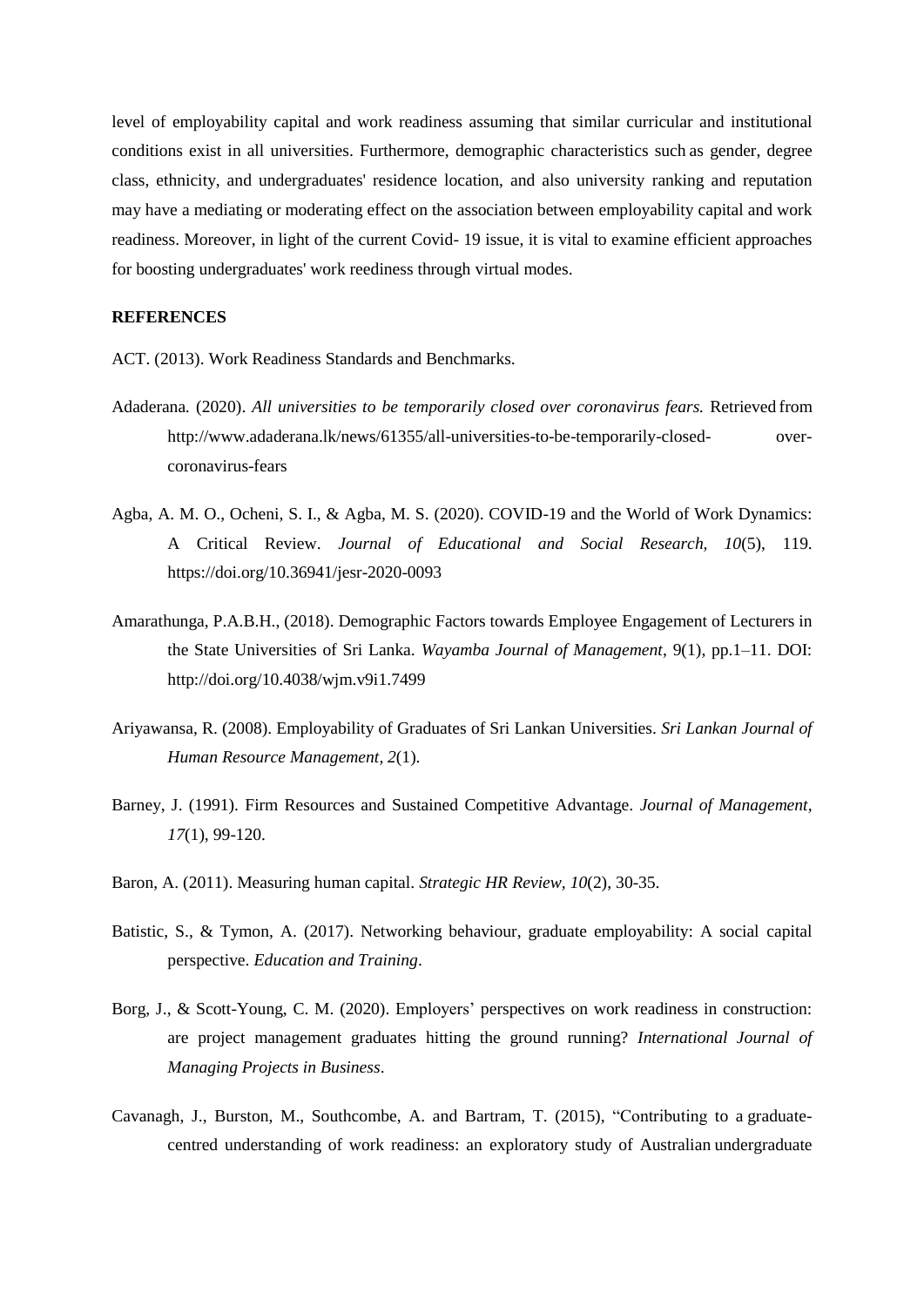students' perceptions of their employability", International Journal of Management in Education, Vol. 13 No. 3, pp. 278-288.

- Caballero, C., Walker, A., & Fuller-Tyszkiewicz, M. (2011). The Work Readiness Scale (WRS): Developing a measure to assess work readiness in college graduates. *Journal of Teaching and Learning for Graduate Employability, 2*(2), 41 - 54.
- Chhinzer, N., & Russo, A. M. (2018). An exploration of employer perceptions of graduate student employability. *Education and Training*, *60*(1), 104–120. https://doi.org/10.1108/ET-06-2016- 0111.
- Clarke, M. (2017). Rethinking graduate employability: The role of capital, individual attributes and context. *Studies in Higher Education*, *0*(0), 1–15. https://doi.org/10.1080/03075079.2017.1294152.
- Cote, J. (2005), "Identity capital, social capital and the wider benefits of learning generating resources facilitative of social cohesion", *London Review of Education,* Vol.3 No. 3, pp. 221-237.
- Department of Census and Statistics. (2017, 2018, 2019). Sri Lanka Labour Force Survey.

#### *Annual Report*.

- Donald, W. E., Baruch, Y., & Ashleigh, M. (2017). The undergraduate self-perception of employability: Human capital, careers advice, and career ownership. *Studies in Higher Education*, *0*(0), 599–614. https://doi.org/10.1080/03075079.2017.1387107.
- Erandi, H., Mahasinghe, A.C., Perera, S., Jayasinghe, S. (2020). Effectiveness of the strategies implemented in Sri Lanka for controlling the COVID-19 outbreak. *medRxiv* 2020.04.27.20082479. https://doi.org/10.1101/2020.04.27.20082479
- Finch, D.J., Hamilton, L.K., Baldwin, R. and Zehner, M. (2013), "An exploratory study of factors affecting undergraduate employability", Education and Training, Vol. 55 No. 7,pp. 681-704.
- Fugate, M., Kinicki, A. J., & Ashforth, B. E. (2004). Employability: A psycho-social construct its dimensions, and applications. *Journal of Vocational Behaviour, 65*, 14-38.
- Garavan, T. N., Morley, M., Gunnigle, P., & Collins, E. (2001). Human capital accumulation:the role of human resource development. *European Industrial Training, 25*(2/3/4), 48

- 68.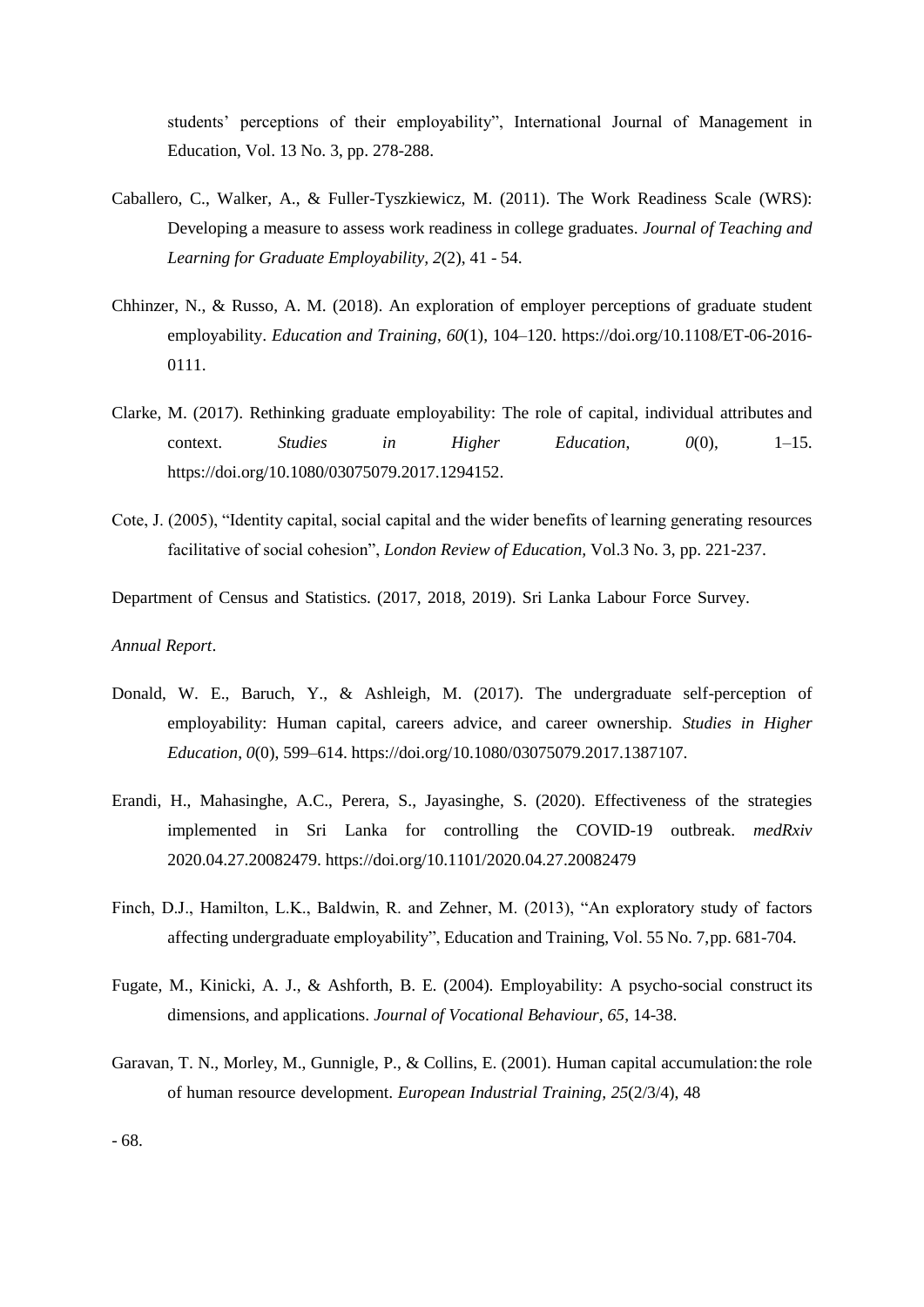- Gill, R. (2020). Graduate employability skills through online internships and projects during the COVID-19 Pandemic: an Australian example. Journal of Teaching and Learning for Graduate Employability, 11(1), 146–158.
- Hardin-Ramanan, S., Gopee, S., Rowtho, V., & Charoux, O. (2020). Graduate Work-Readiness in Mauritius: A multi-stakeholder approach. Journal of Teaching and Learning for Graduate Employability, 11(1), 93-109.
- Hillage, J., & Pollard, E. (2013). Employability: Developing a framework for policy analysis.
- Department for Education and Employment.
- Hinchliffe, G. and Jolly, A. (2011), "Graduate Identity and Employability", British Educational Research Journal, Vol. 37 No. 4, pp. 563-584.
- Holmes, L. (2013). Competing perspectives on graduate employability: Possession, position or process? Studies in Higher Education, 38(4), 538–554. https://doi.org/10.1080/03075079.2011.587140.
- International Labour Office. (2015). Global Employment Trends for Youth 2015.
- Jackson, D. (2013). Student Perceptions of the Importance of Employability Skill Provision in Business Undergraduate Programs. Journal of Education for Business.
- Jolly, R. (2010). Employment, Basic Needs and Human Development: Elements for a New International Paradigm in Response to Crisis. Journal of Human Development and Capabilities: A Multi-Disciplinary Journal for People-Cantered Development, 11(1).
- Kalfa, S., & Taksa, L. (2013). Cultural capital in business higher education: reconsidering the graduate attributes movement and the focus on employability. Studies in Higher Education.
- Kamaruddin, M., Ahmad, A., Husain, M. A., & Hamid, S. (2020). Graduate employability post-COVID-19: the case of a Malaysian public university. Higher Education, Skills and ork-Based Learning.
- Kapareliotis, I., Voutsina, K., & Patsiotis, A. (2019). Internship and employability prospects: assessing student's work readiness. Skills and Work-Based Learning.
- Kulbo, N. B., Wen, X., & Addo, P. C. (2020). Organisational capital and graduate employability: A serial mediation analysis of human and personal-social capital. Journal of Psychology in Africa, 30(6), 500–506.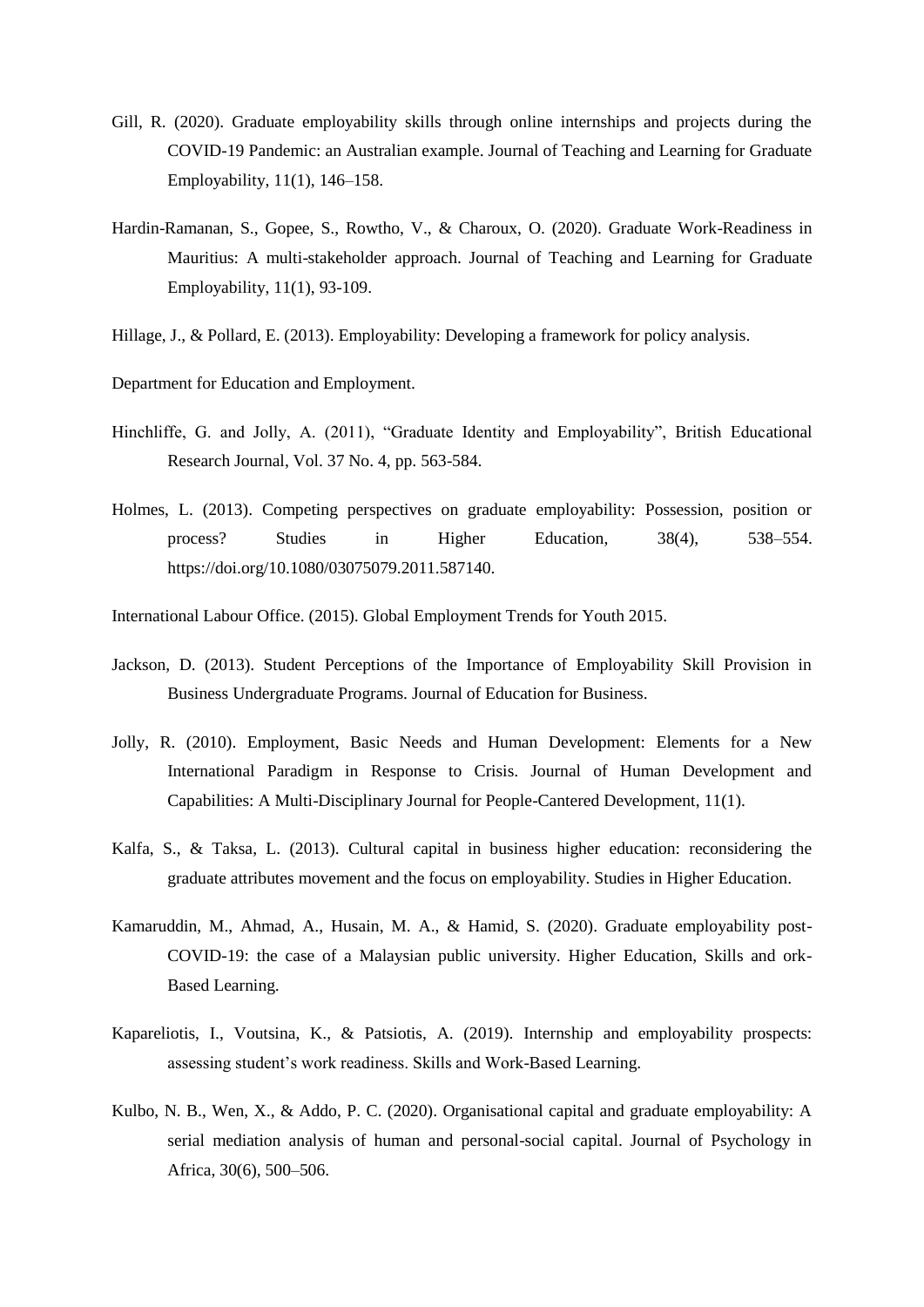- Lepak, D. P., & Snell, S. A. (1999). The Human Resource Architecture: Toward a Theory of Human Capital Allocation and Development. The Academy of Management Review, 24(1), 31-48.
- Luthans & Avolio, (2007), Psychological Capital.
- Luthans, F., & Youssuf, C.M. (2004), Human, Social and Noe Positive Psychological Capital Management: Organ Dyn, 33 (2), 43-60.
- Luthans, F., Avolio, B. J., Walumbwa, F. O., & Li, W. (2005). The psychological capital of Chinese workers: Exploring the relationship with performance. Management and Organization Review, 1(2), 249–271. <http://dx.doi.org/10.1111/j.1740-> 8784.2005.00011.x
- Mao, J., & Shen, Y. (2020). Identity as career capital: enhancing employability in the creative industries and beyond. Career Development International, 186-203.
- Mason, G., Williams, G., & Cranmer, S. (2009). Employability skills initiatives in higher education: what effects do they have on graduate labour market outcomes? Education Economics.
- Mayo, A. (2000). The role of employee development in the growth of intellectual capital.
- Personnel Review, 29(4), 521-533.
- McQuaid, R. W., & Lindsay, C. (2005). The Concept of Employability. Urban Studies, 42(2), 197– 219.
- Ngoma, M., & Ntale, P. D. (2016). Psychological capital, career identity and graduate employability in Uganda: the mediating role of social capital. International Journal of Training and Development.
- Peeters, E., Nelissen, J., Cuyper, N. D., Forrier, A., Verbruggen, M., & Witte, H. D. (2017). Employability Capital: A Conceptual Framework Tested Through Expert Analysis. Journal of Career Development.
- Pham, T., Tomlinson, M., & Thompson, C. (2019). Forms of capital and agency as mediations in negotiating employability of international graduate migrants. Globalization, Societies and Education, 1–12. doi:10.1080/14767724.2019.158309
- Prikshat, V., Montague, A., Connell, J., & Burgess, J. (2019). Australian graduates' work readiness deficiencies, causes and potential solutions. Higher Education, Skills and Work-Based Learning.